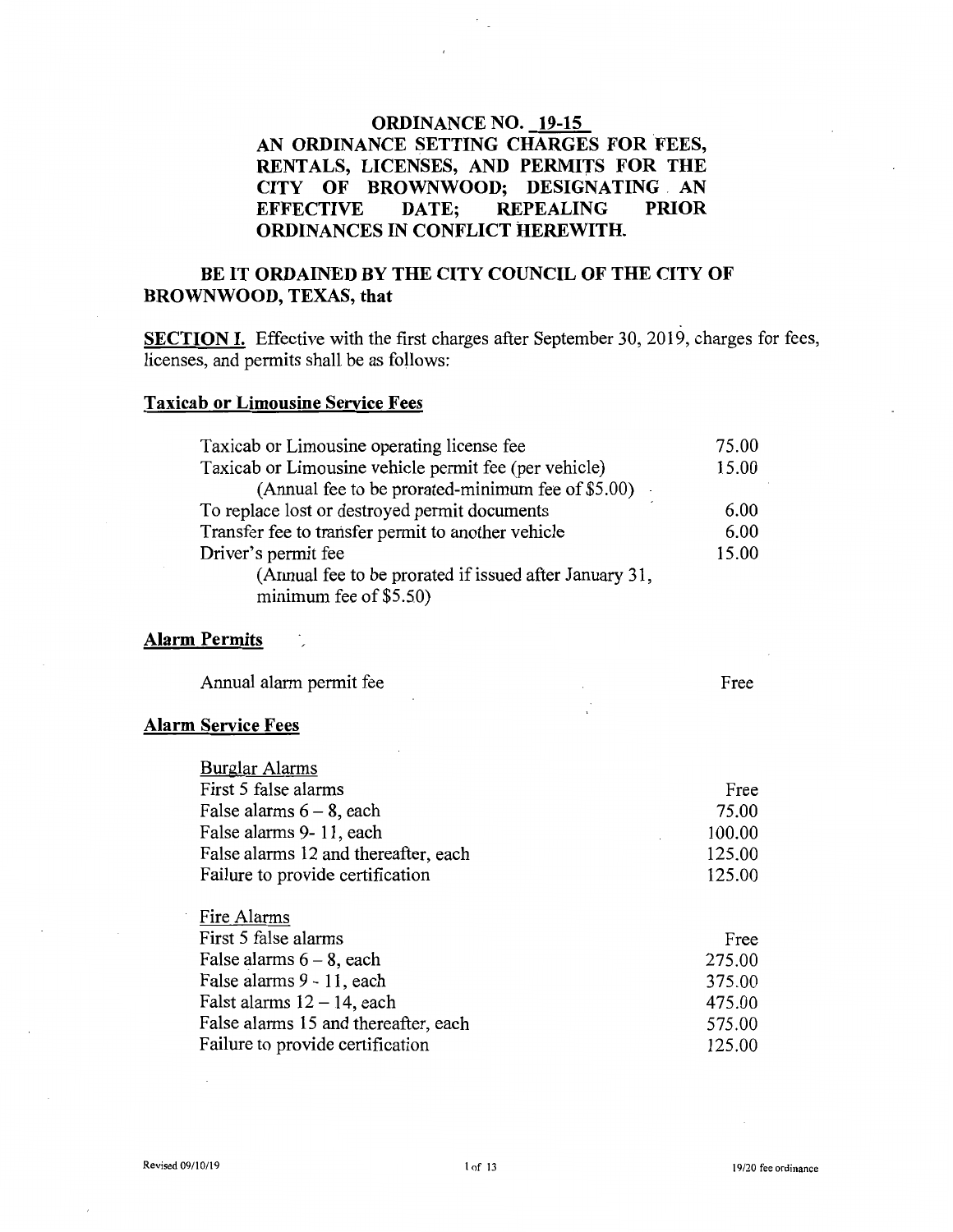## **Permit Fees for Food Establishments**

| One year permit (January $1 -$ December 31)                      | 120.00 |
|------------------------------------------------------------------|--------|
| Two inspections per year                                         |        |
| Seasonal permits (up to 6 months)                                | 65.00  |
| Temporary permits (1 to 5 days)                                  | 30.00  |
| School cafeterias, warehouse and grounds                         | 120.00 |
| Late fees for food permits                                       | 25.00  |
| Fees may be doubled or a fine imposed if operated without permit |        |

### **Sanitation Inspection**

| Inspection fees for Foster Homes, Day Cares & Camps              | 75.00 |
|------------------------------------------------------------------|-------|
| Fees may be doubled or a fine imposed if operated without permit |       |

## **Fire Marshal Fees**

| Inspection Fees for Foster Homes & Day Cares                        | 75.00  |
|---------------------------------------------------------------------|--------|
| Inspection Fees for Nursing Homes                                   | 150.00 |
| <b>Inspection Fees for Hospitals</b>                                | 500.00 |
| Inspection Fees for Commercial Buildings – no sprinkler system      | 75.00  |
| Inspection Fees for Commercial Buildings – sprinkler system,        |        |
| under 10,000 square feet                                            | 150.00 |
| Inspection Fees for Commercial Buildings - sprinkler system,        |        |
| over 10,000 square feet                                             | 300.00 |
| Plan Reviews:                                                       |        |
| Sprinkler reviews                                                   | 100.00 |
| Alarm reviews                                                       | 50.00  |
| Fire investigation in unincorporated parts of the county-first hour | 100.00 |
| Each additional hour                                                | 50.00  |
| (Inspections in unincorporated parts of the county will             |        |
| be charged directly to the home owner or business at                |        |
| regular rates set above.)                                           |        |
| Fire investigation in the City of Bangs – first hour                | 100.00 |
| Each additional hour                                                | 50.00  |
| (Inspections in the City of Bangs will be charged directly          |        |
| to the home owner or business at regular rates set above.)          |        |

## **Fire Department Billing Fees** – based on 2017 FEMA rate schedule.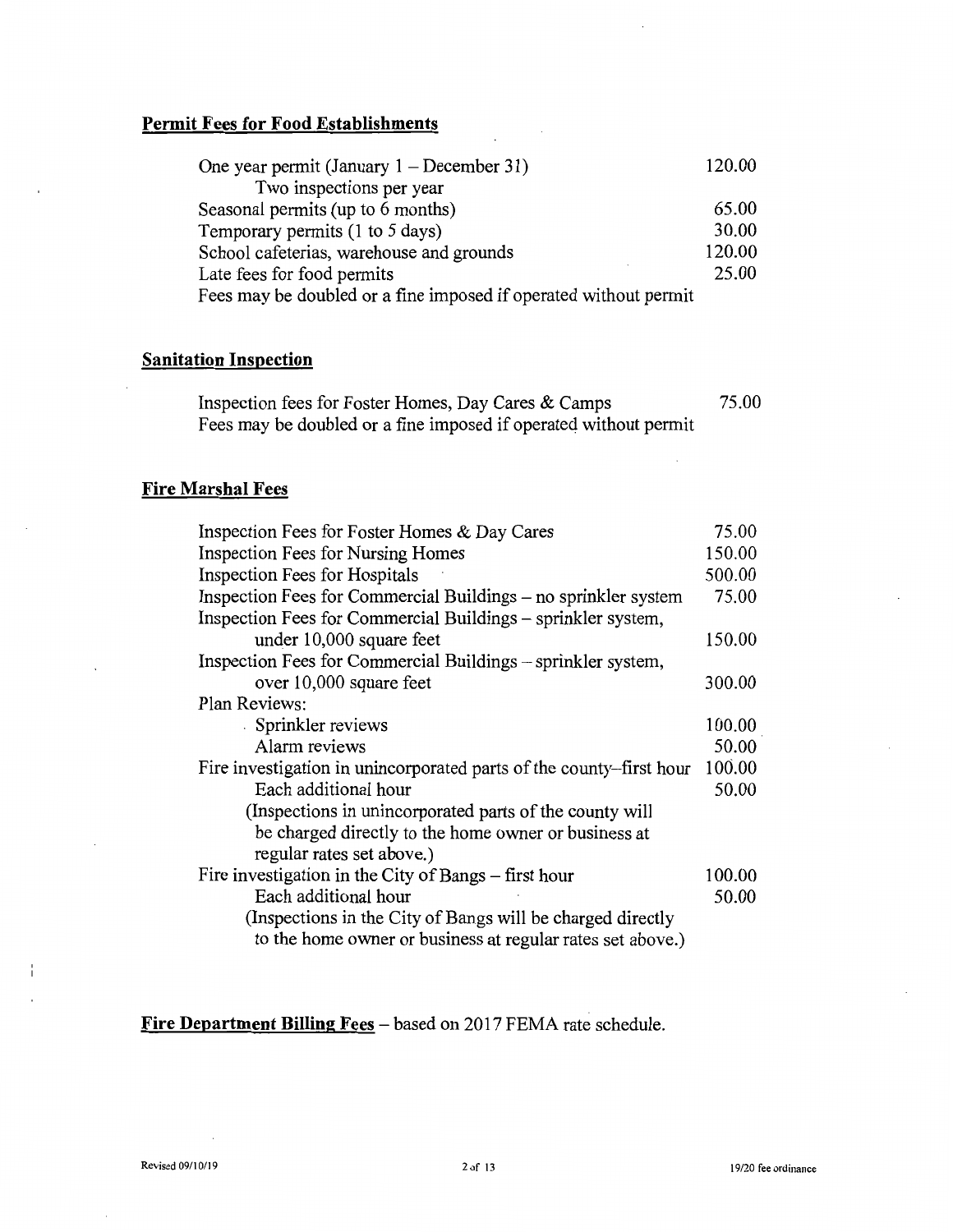## **Certificate of Occupancy Fee**

| Certificate of occupancy – new construction  | 25.00 |
|----------------------------------------------|-------|
| Certificate of occupancy – existing building | 50.00 |

# **Building Trades Registration Fee**

25.00

## **Plumbing Permits and Inspection Fees**

| Plumbing permit, each                                         | 15.00 |
|---------------------------------------------------------------|-------|
| For each plumbing fixture or trap or set of fixtures          |       |
| of one trap                                                   | 3.50  |
| For each sewer inspection                                     | 15.00 |
| For each water heater and/or vent                             | 15.00 |
| For each gas piping system                                    | 15.00 |
| For each water line inspection                                | 15.00 |
| For each grease or grit trap                                  | 15.00 |
| For installation of water piping for water treating equipment | 12.00 |
| Lawn sprinkler system inspection                              | 12.00 |
| For each backflow prevention device                           | 12.00 |
| For each backwater valve                                      | 12.00 |
| For re-inspection                                             | 15.00 |
| Customer service inspection fee                               | 40.00 |

 $\overline{\phantom{a}}$ 

# **Mechanical Permit Fees**

| Permit issuance fee                                     | 15.00 |
|---------------------------------------------------------|-------|
| Gas furnace & AC Inspection Fee                         | 20.00 |
| Electric furnace & AC Inspection Fee                    | 20.00 |
| For installation on relocation of each gas forced       |       |
| air gravity flow furnace, including ducts and vents     | 15.00 |
| For each installation or relocation of electric furnace |       |
| or heating units, including ducts                       | 15.00 |
| For each air handler, including ducts where             |       |
| heating is not used                                     | 15.00 |
| For each installation or relocation of floor            |       |
| furnace, including vent                                 | 15.00 |
| For each suspended heater, recessed wall heater,        |       |
| or floor mounted under heater, including vent           | 15.00 |
| For each boiler installation or relocation              | 15.00 |
| For each condenser unit, replacement of relocation only | 10.00 |
| For each chiller installation or relocation             | 15.00 |
| For installation or relocation of each ventilation hood |       |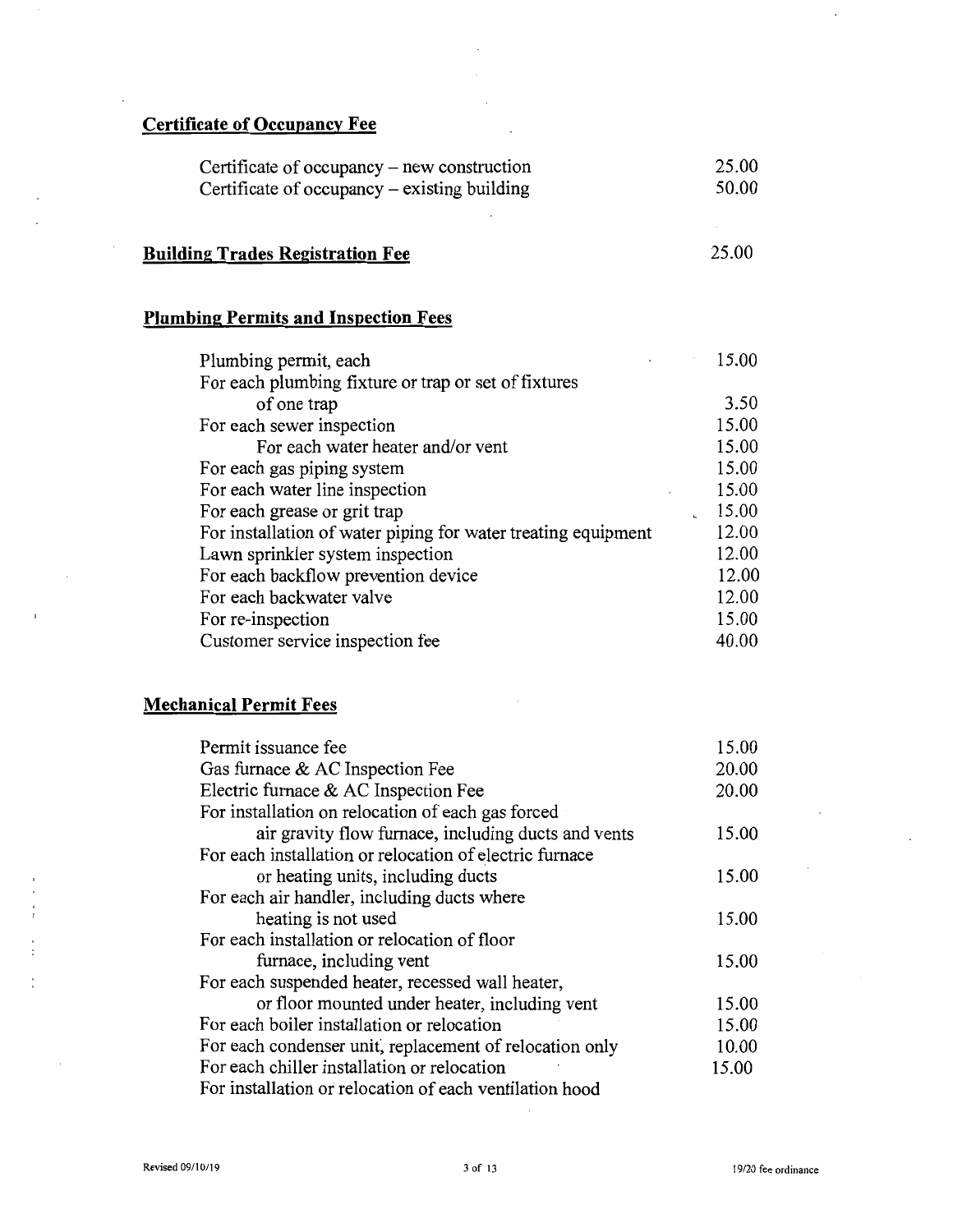| served by mechanical exhaust, including ducts        |       |
|------------------------------------------------------|-------|
| for such hood                                        | 15.00 |
| For each installation or relocation of commercial or |       |
| industrial type incinerator                          | 40.00 |
| Fee for self contained unit                          | 15.00 |
| Coil                                                 | 4.00  |
|                                                      |       |

# **Residential Building Permit** Fees

| Single and Two Family new residential     | $.10$ sq. ft. |
|-------------------------------------------|---------------|
| Remodel residential (minimum fee \$25.00) | .10 sq. ft.   |
| Manufactured Homes                        | 50.00         |
| House Leveling                            | 25.00         |

## **Commercial I Industrial Building Permit** Fees

| Minimum (\$0.00 - \$3,000 valuation)                | 25.00    |
|-----------------------------------------------------|----------|
| Per \$1,000 valuation (\$3,001 - \$15,000)          | 7.00     |
| First \$15,000 valuation $(\$15,001 - \$100,000)$   | 109.00   |
| Each additional \$1,000 valuation                   | 5.00     |
| First \$100,000 valuation (\$100,001 - \$500,000)   | 534.00   |
| Each additional \$1,000 valuation                   | 3.50     |
| First \$500,000 valuation (\$500,001 - \$2,000,000) | 1,934.00 |
| Each additional \$1,000 valuation                   | 2.00     |
| First \$2,000,000 valuation (\$2,000,001 and up)    | 4,934.00 |
| Each additional \$1,000 valuation                   | .50      |

## **Permit and Inspection** Services **for Electrical Work:** .

| Minimum fee charged for each permit                       | 15.00             |
|-----------------------------------------------------------|-------------------|
| Meter loop service (move, change, alter, temporary), each | 15.00             |
| <b>Electrical Panel</b>                                   | 5.00              |
| Electrical openings (each)                                | .50               |
| Electrical fixtures (each)                                | 1.00              |
| Electric range, each                                      | 3.00              |
| Electric hot water heater, each                           | 3.00              |
| Electric dryer, each                                      | 3.00 <sub>1</sub> |
| Electric garbage disposer, each                           | 2.00              |
| Electric dishwasher, each                                 | $\cdot$ 2.00      |
| Unit heater, each                                         | 2.00              |
| A/C Unit                                                  | 2.00              |
| Washing machine, each                                     | 2.00              |
| Doorbells, buzzers, or chimes, each                       | 1.50              |
| Exhaust or ventilating fans, each                         | 1.50              |
| Commercial Ventilation Hood                               | 3.00              |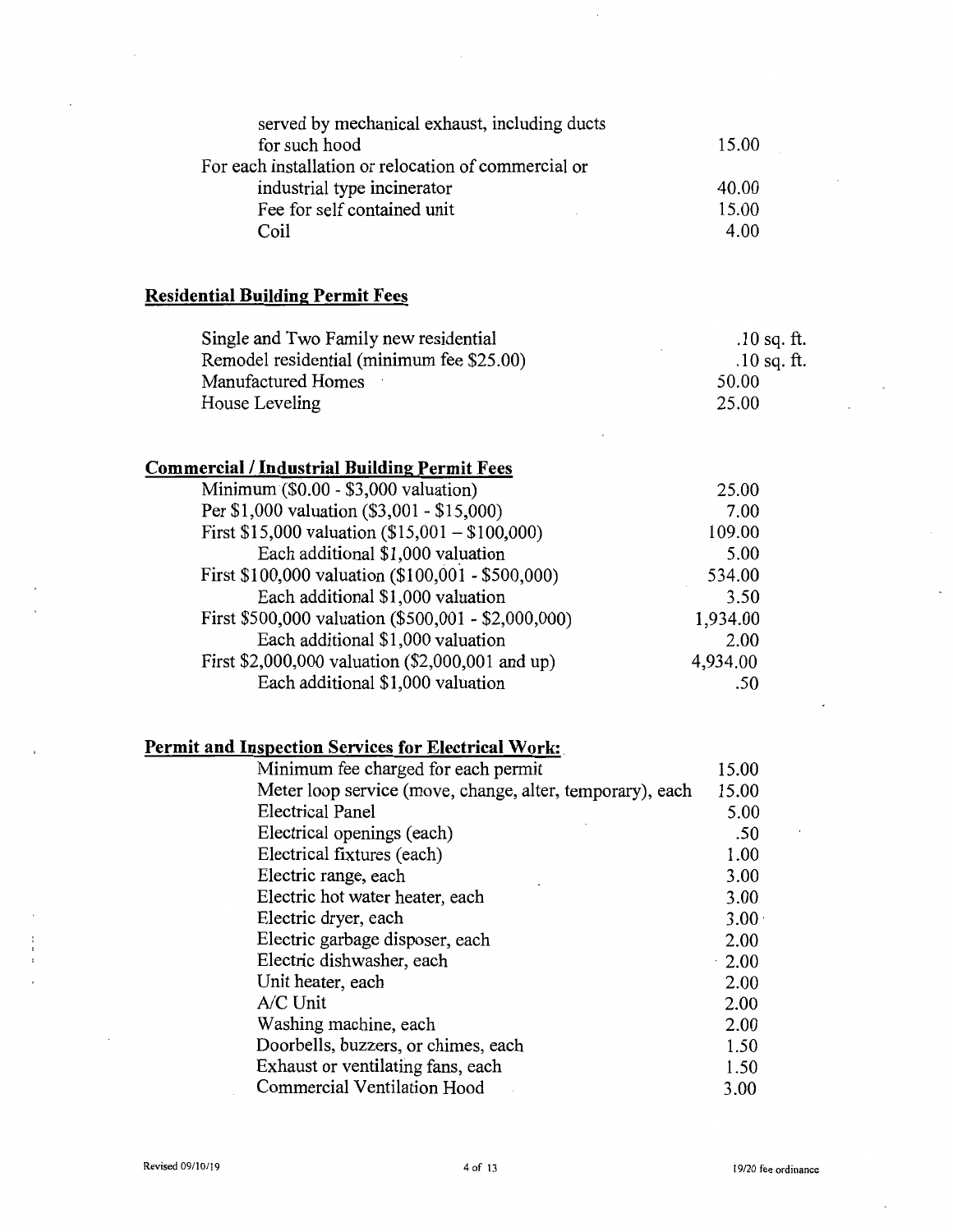| Elevators, dumbwaiters and escalators, each                      | 15.00 |
|------------------------------------------------------------------|-------|
| Gasoline pump, each                                              | 3.00  |
| Electric welders, each                                           | 3.00  |
| Motors – Fractional 2.9 hp, each                                 | 3.00  |
| Motors $-3.0$ hp to 4.9 hp, each                                 | 6.00  |
| Motors $-5.0$ hp and above, each                                 | 9.00  |
| Lighted signs, each                                              | 5.00  |
| Commercial Makeup Air Fan                                        | 1.50  |
| Motion picture machines, each                                    | 10.00 |
| Yard light, each                                                 | 3.00  |
| Re-inspection, each                                              | 15.00 |
| Generators: Inspection fees for electric generators              |       |
| including switchboard and incinerators of ten                    |       |
| (10) kilowatts, or less, each                                    | 15.00 |
| [Plug mold and the like – Each two feet of plug shall be counted |       |
| as one opening for permit fee consumption.                       |       |

### **Sign Contractor's Permit and License Fees**

Annual Sign Contractor's license fee

75.00

### **Sign Permit Fees**

| Minimum $(\$0.00 - \$3,000$ valuation)            | 25.00    |
|---------------------------------------------------|----------|
| Per \$1,000 valuation (\$3,001 - \$15,000)        | 7.00     |
| First \$15,000 valuation (\$15,001 - \$100,000)   | 109.00   |
| Each additional \$1,000 valuation                 | 5.00     |
| First \$100,000 valuation (\$100,001 - \$500,000) | 534.00   |
| Each additional \$1,000 valuation                 | 3.50     |
| First $$500,000$ valuation $(500,001$ and up)     | 1,934.00 |
| Each additional \$1,000 valuation                 | 2.00     |

No permit fee shall be required for a sign, 15 square feet or less over a show window or door of a business establishment, containing only the name of the proprietor and nature of the business; nor shall a permit be required for ground signs, provided that signs are not over 15 square feet in area.

### **Moving Contractors Permit & License Fee:**

| License fee         | 50.00 |
|---------------------|-------|
| Moving building fee | 25.00 |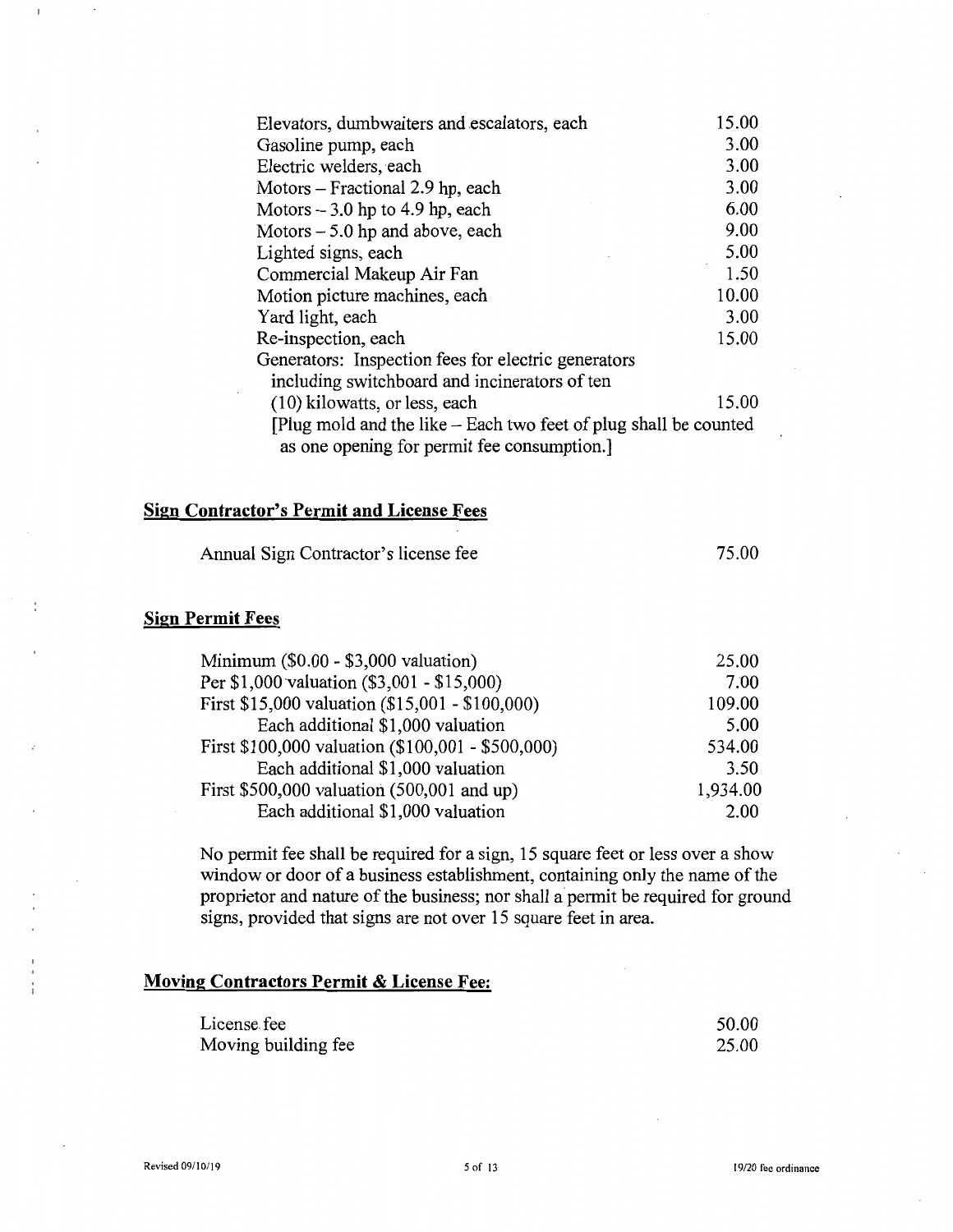### Zoning Request Fees

| Zoning board of adjustments appeal $\&$ public notice fee | 150.00 |
|-----------------------------------------------------------|--------|
| Zoning change $\&$ public notice fee                      | 300.00 |

### Platting fees

| Plat type:  | Zoning type:                                           | Fee:                     |
|-------------|--------------------------------------------------------|--------------------------|
| Preliminary | (1) All residential except multi-family                | $100.00 + 2.00$ per lot  |
|             | $(2)$ Commercial, Industrial & multi-family            | $100.00 + 2.00$ per acre |
|             | Final or Replat(1) All residential except multi-family | $200.00 + 5.00$ per lot  |
|             | $(2)$ Commercial, Industrial & multi-family            | $200.00+5.00$ per acre   |
|             | (3) Recording Fee - based on Brown County fee schedule |                          |

### **Itinerant Vendors**

| Itinerant vendor license permit | 75.00 |
|---------------------------------|-------|
|                                 |       |

### Towing Charges and Storage

[These are the fees that may be charged by towing companies. These are not fees being charged by the City of Brownwood]

| (a)        | Regular Towing Charge (For Vehicles Not Requiring the<br>Use of a Heavy-Duty Wrecker) during regular business<br>hours only, Monday $-$ Friday 8:00am - 5:00pm | 125.00         |
|------------|----------------------------------------------------------------------------------------------------------------------------------------------------------------|----------------|
|            | Holidays, After Hours & Weekends                                                                                                                               | 150.00         |
| (b)        | Additional Charge when Towing Dolly is Used                                                                                                                    | 25.00          |
| (c)        | Mileage Fee per mile (round trip)                                                                                                                              | 2.00           |
| (d)        | Additional Charge if Drive Line Must Be Dropped                                                                                                                | 25.00          |
| (e)        | Additional Charge if Wheel and Tire Must Be Changed                                                                                                            | 10.00          |
| (f)        | Additional Charge if Winch Required (per 50 feet)                                                                                                              | 20.00          |
| (g)        | Additional Charge to Upright a Vehicle                                                                                                                         | 25.00          |
| (h)<br>(i) | Additional Charge to Pull Axle Prior to Tow<br>Clean up                                                                                                        | 15.00<br>25.00 |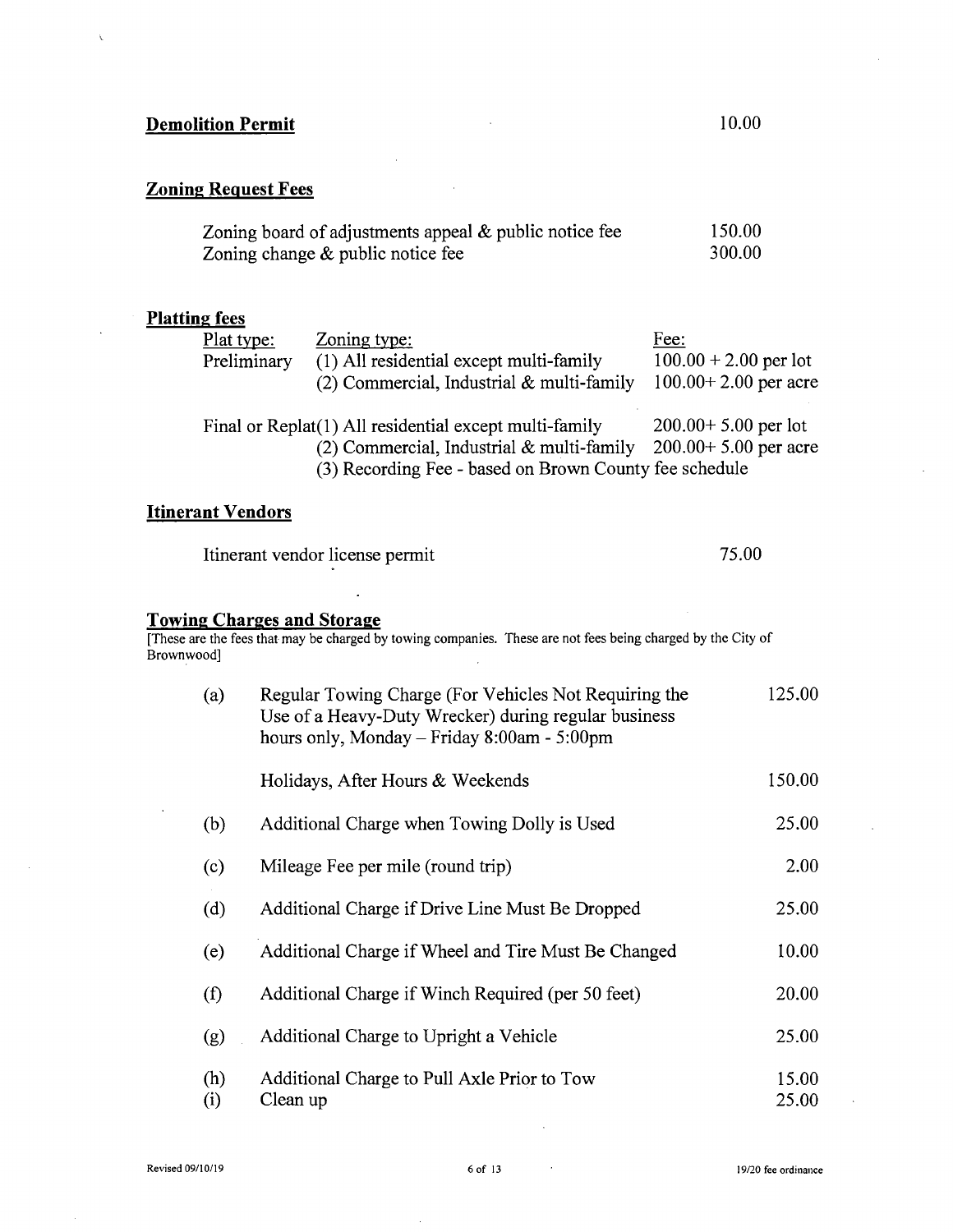Additional hourly charge for any other necessary labor,  $(j)$ chargeable in 15-minute increments, such time and labor charges not to accrue until after wrecker has been on the scene for 30 minutes (not to include delays for police investigations)

These fees shall be all inclusive, and there will be no additional towing charges to a motor vehicle owner. Towing fees for a heavy-duty wrecker, when required, are not regulated by this Ordinance. However, any preservation and notification fees provided by this law may be applied.

### **Rental Fees for Brownwood Coliseum**

|                                                                                              | Commercial | Non-Commercial |
|----------------------------------------------------------------------------------------------|------------|----------------|
| For first 4 hours - Minimum<br>Weekdays-Monday-Thursday<br>$8 AM - 5 PM$                     | 290.00     | 200.00         |
| For first 4 hours – Minimum<br>Weeknights- Monday-Thursday<br>$5 PM - 8 AM$                  | 480.00     | 330.00         |
| For first 4 hours $-$ Minimum<br>Weekends - Friday-Sunday<br>All hours                       | 575.00     | 400.00         |
| Labor charges per man-hour for clean up                                                      |            | 38.00          |
| (Minimum charge of 10 hours or \$380. Any hours over 10 may be<br>charged at \$38 per hour.) |            |                |
| Special utility fee for water and electricity outside of Coliseum                            |            | 160.00         |
| Set up charges per event, for 4 hours before and 2 hours after                               |            | Free           |
| Set up charges per event, more than 4 hours before or 2 hours                                |            |                |
| after, charged at 1/2 of hourly rental rate for each hour<br>or fraction of an hour.         |            |                |
| Spotlight charges, per hour                                                                  |            | 26.00          |
| Theater lighting per hour, no operator                                                       |            | 14.00          |
| Theater lighting per hour, with operator                                                     |            | 40.00          |
| Use of HPU basketball floors and goals *                                                     |            | 300.00         |
| Events over 8 pulls of basketball floor per season (first 8 pulls                            |            |                |
| are free, fee charged for event #9 and up) $*$                                               |            | 500.00         |

\* Fees are paid to HPU as part of our contract.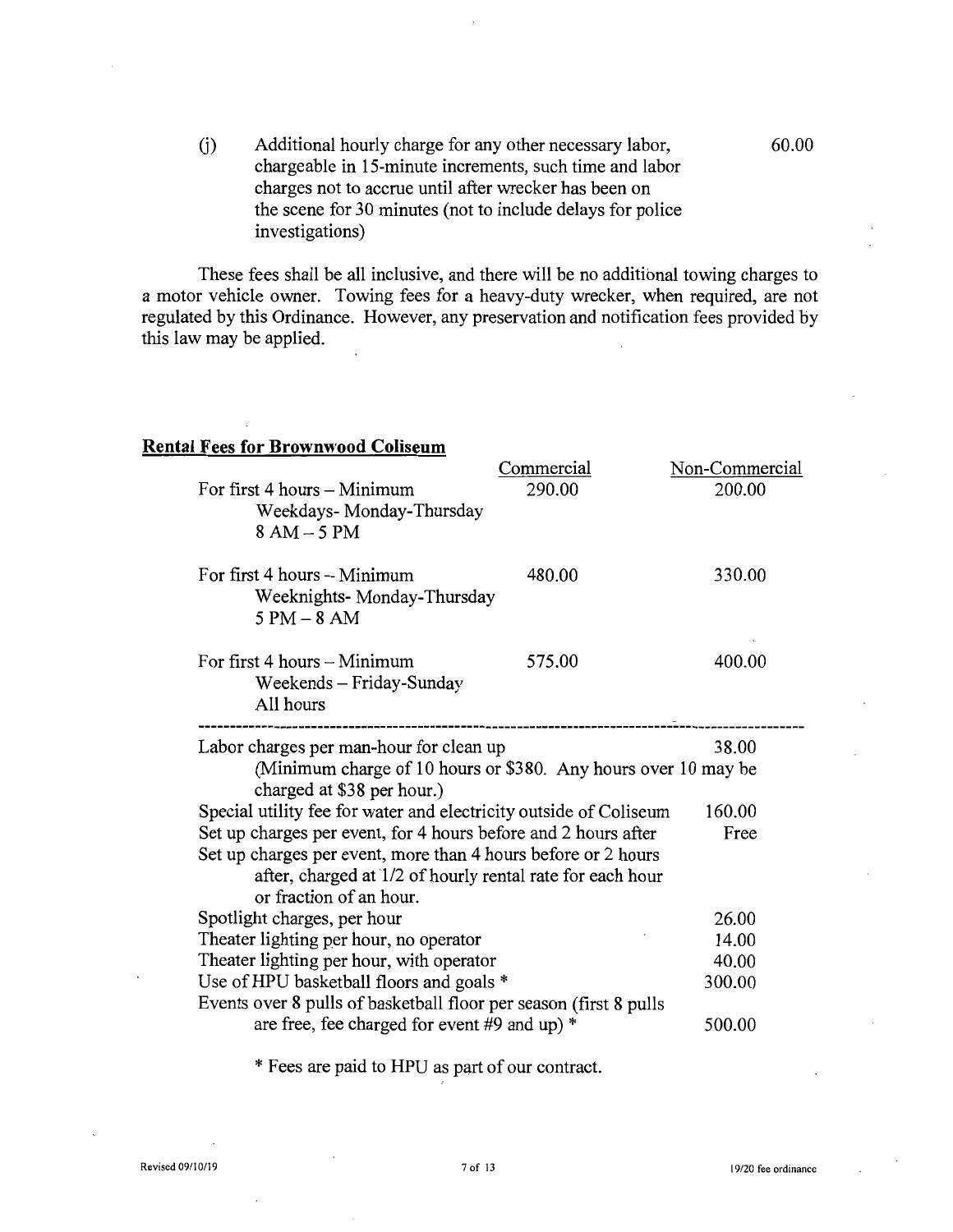### **Rental Fees for Depot - Commercial**

|                          | Four Hour Rates (minimum) |           |         |
|--------------------------|---------------------------|-----------|---------|
| Room                     | Weekday                   | Weeknight | Weekend |
|                          |                           |           |         |
| Entire Building          | 230.00                    | 385.00    | 460.00  |
| Ballroom                 | 188.00                    | 315.00    | 375.00  |
| Rooms B&C and Scale Room | 115.00                    | 195.00    | 230.00  |
| Kitchen *                | 20.00                     | 20.00     | 20.00   |

Monday to Thursday are considered weekday and Friday to Sunday is considered weekend. Day rate is from 8:00 am to 5:00 pm. Night rate is after 5:00 pm. Setup times and cleanup times are 50% of hourly rate. Rentable hours  $- 8:00$  a.m. to 11:00 p.m.

\* Availability of kitchen is attached first to the Ballroom, then to Rooms B & C with Scale Room.

### **Rental Fees for Depot - Non-Commercial**

[Civic/Public is 20% less than Non-Commercial]

|                          | Four Hour Rates (minimum) |           |         |
|--------------------------|---------------------------|-----------|---------|
| Room                     | Weekday                   | Weeknight | Weekend |
|                          |                           |           |         |
| Entire Building          | 160.00                    | 265.00    | 320.00  |
| Ballroom                 | 130.00                    | 215.00    | 260.00  |
| Rooms B&C and Scale Room | 80.00                     | 133.00    | 160.00  |
| Kitchen *                | 13.00                     | 13.00     | 13.00   |

Monday to Thursday are considered weekday and Friday to Sunday is considered weekend. Day rate is from 8:00 am to 5:00 pm. Night rate is after 5:00 pm. Setup times and cleanup times are 50% of hourly rate. Rentable hours  $- 8:00$  a.m. to 11:00 p.m.

\* Availability of kitchen is attached first to the Ballroom, then to Rooms B & C with Scale Room.

### **Rental Fees for the Great State of Texas Historical Transportation Complex**

| <b>Regular Admission Rate:</b> | \$4.00 for adults                                          |
|--------------------------------|------------------------------------------------------------|
|                                | \$3.00 for Senior Citizens                                 |
|                                | \$2.00 for children age 5 to 12                            |
|                                | Free for children under 5                                  |
|                                | Groups of 15 or more - \$2.00 per person regardless of age |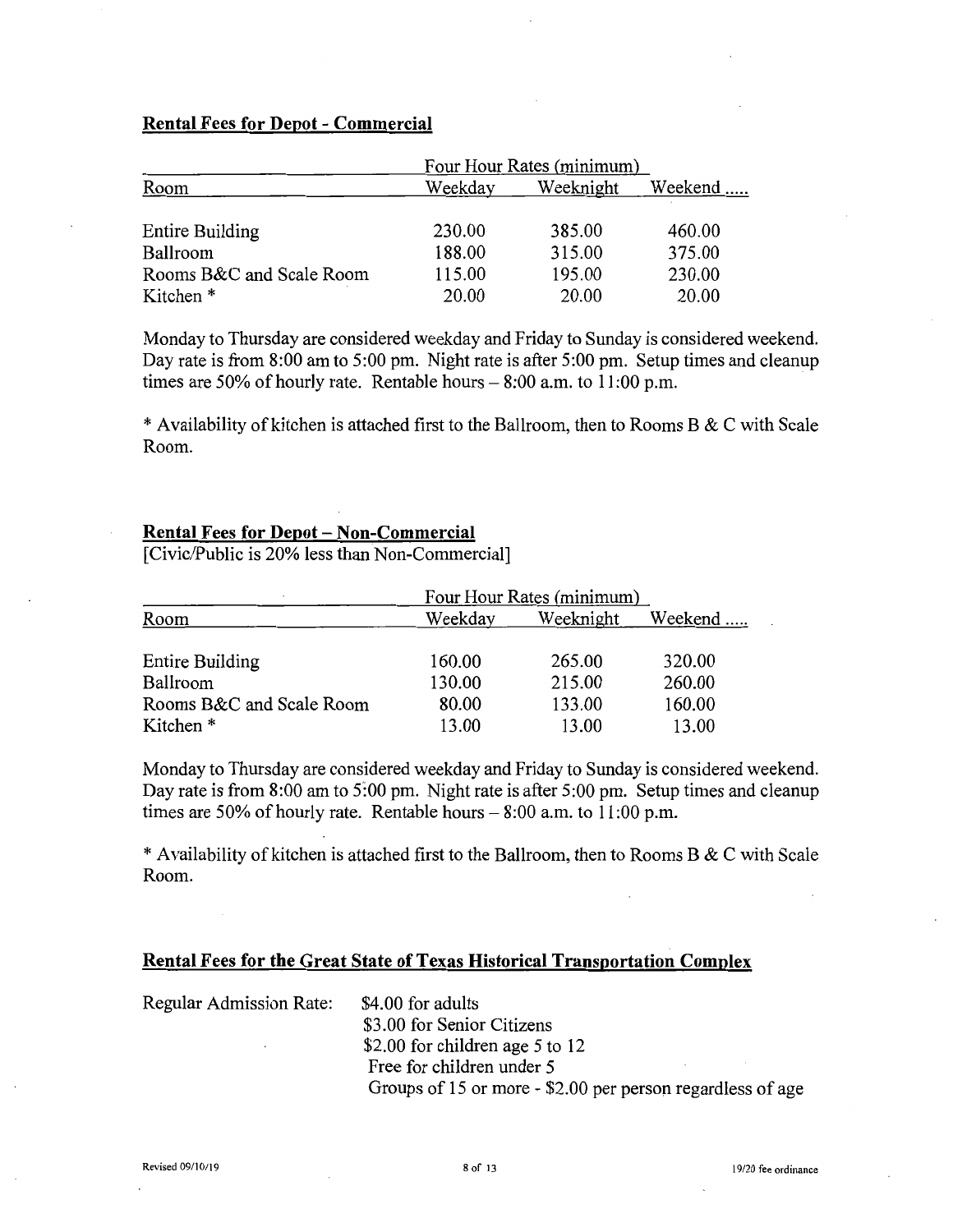These rates may be adjusted by the City Manager for special events. Any adjustments will be posted in writing at the Transportation Complex.

Memberships: Family Membership - \$25 (2 free admissions all year, 5% discount in gift shop)

Engineer Membership - \$100 (4 free admissions all year, 10% discount in gift shop)

- Conductor Membership \$250 (6 free admissions all year, 15% discount in gift shop)
- Superintendent. Membership \$500 (8 free admissions all year, 20% discount in gift shop)
- Railroad Baron Membership \$1,000 (10 free admissions all year, 25% discount in gift shop, 50% discount for room rentals.

[Conductor, Superintendent and Railroad Baron memberships owned by a business can be used by employees for admission passes.]

#### **Room Rental**

Party Package "A" \$85.00 10:30am to 12 noon or 1 :30pm - 3pm (20 people limit) Party Package "B" \$220.00 3 hour usage between 10am to 4pm (40 people limit)<br>Meeting Package "C" \$55.00 2 hour rental for meetings (50 people limit) Meeting Package "C" \$55.00 2 hour rental for meetings

#### **Entire Museum**

| Event Package "E" | \$220.00 3 hour weeknights |
|-------------------|----------------------------|
| Event Package "F" | $$385.00$ 4 hour weekend   |

Tuesday thru Thursday are considered weekday and Friday & Saturday is considered weekend. Week day rate is from 10:00 am to 4:00 pm. Weeknight rate is after 4:00 pm. Each "Package" allows 30 minutes before & 30 minutes after the event to setup/cleanup. Additional setup/cleanup times are 50% of hourly rate.

Closure Fee (to close Museum to public)

\$275

#### **Rental Fees for Adams Street Community Center**

|            |         | Four Hour Rates (minimum) |        |  |
|------------|---------|---------------------------|--------|--|
| Room       | Weekday | Weeknight Weekend         |        |  |
|            |         |                           |        |  |
| Auditorium | 75.00   | 95.00                     | 115.00 |  |
| Room A     | 20.00   | 30.00                     | 35.00  |  |
| Room B     | 20.00   | 30.00                     | 35.00  |  |
| Room C     | 30.00   | 35.00                     | 45.00  |  |
| Kitchen    | 30.00   | 35.00                     | 45.00  |  |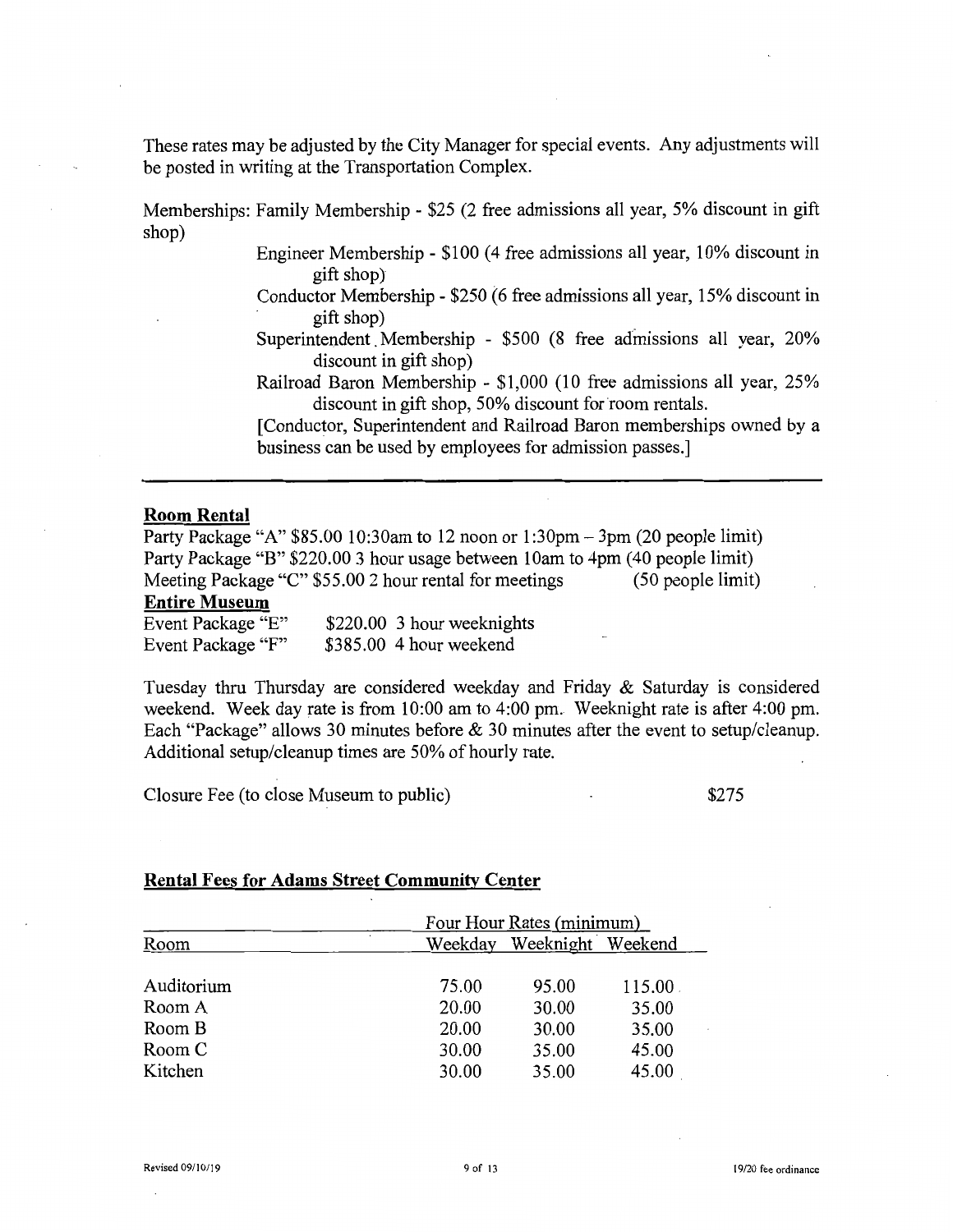Rentable hours  $-8:00$  am to 11:00 pm

Monday to Thursday are considered weekday and Friday to Sunday is considered weekend. Move-in and move-out time is allowed at 30 minutes (1 hour total).

### **Rental Fees for Coliseum Annex**

|             | Four Hour Rates (minimum) |                           |       |
|-------------|---------------------------|---------------------------|-------|
| Room        |                           | Weekday Weeknight Weekend |       |
|             |                           |                           |       |
| Dining Room | 55.00                     | 75.00                     | 95.00 |

Rentable hours  $-4:00$ pm to 11:00pm Monday thru Friday 8:00am to **11** :OOpm Saturday & Sunday

Monday to Thursday are considered weekday and Friday to Sunday is considered weekend. Move-in and move-out time is allowed at 30 minutes (1 hour total).

### **Rental Fees for Bennie Houston Recreation Center**

| For first $4$ hours $-$ Front part of building | 35.00 |
|------------------------------------------------|-------|
| For first $4$ hours $-$ Gymnasium (minimum)    | 35.00 |
| For first 4 hours – Entire building (minimum)  | 70.00 |

### **Rental Fees for Camp Bowie Gymnasium**

| For first 2 hours – Basketball/volleyball (minimum) |  | 35.00 |
|-----------------------------------------------------|--|-------|
|-----------------------------------------------------|--|-------|

#### **Rental Fees for Riverside Pavilion**

| Each day – Weekend (Friday/Sunday)    | 125.00 |
|---------------------------------------|--------|
| Each day – Week day (Monday/Thursday) | 75.00  |

### **Rental Fees for Festival Pavilion**

| Each day – Weekend (Friday/Sunday)    | 75.00 |
|---------------------------------------|-------|
| Each day – Week day (Monday/Thursday) | 50.00 |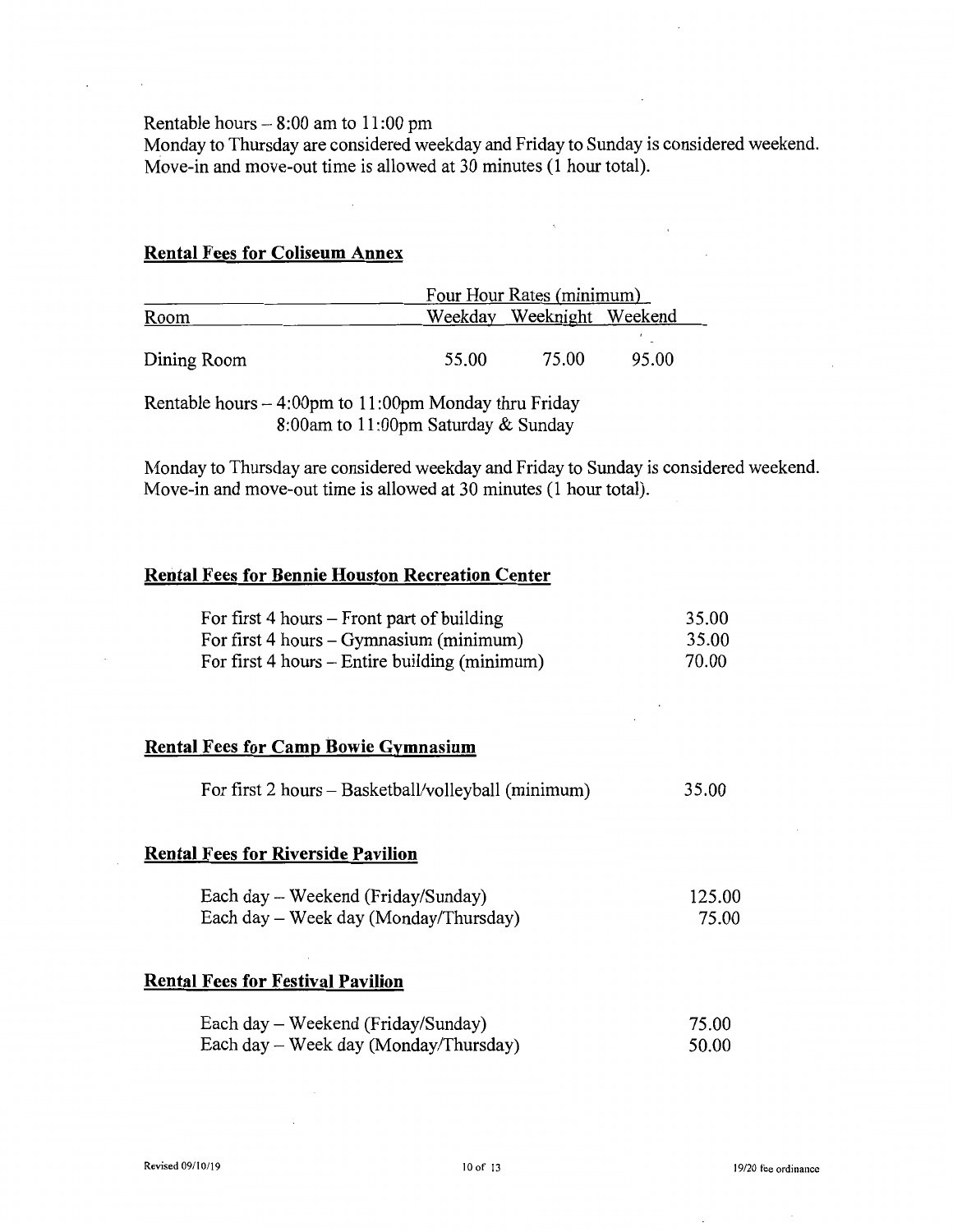| <b>Rental Fees for Allcorn Pavilion</b>    |       |
|--------------------------------------------|-------|
| Two hour increments                        | 40.00 |
| <b>Rental Fees for Coggin Pavilions</b>    |       |
| Two hour increments                        | 40.00 |
| <b>Rental Fees for Mayes Park Pavilion</b> |       |
| Two hour increments                        | 40.00 |
| $R.V.$ hook-up – each day                  | 20.00 |
| <b>Rental Fees for Fabis Park</b>          |       |

| Reserve all camping sights (two day limit) | $$250$ per day |
|--------------------------------------------|----------------|
| Overnight camping fee                      | \$10 per night |

## **Swimming Pool Fees (Camp Bowie Pool Family Aquatic Center Fees)**

| <b>Admission Fees:</b>                                                                                  |       |
|---------------------------------------------------------------------------------------------------------|-------|
| Ages 17 and under                                                                                       | 2.00  |
| Ages 18 and up                                                                                          | 4.00  |
| Senior Citizens                                                                                         | 1.75  |
| Pool pass $-$ ages 17 and under                                                                         | 20.00 |
| Pool pass $-$ ages 18 and up                                                                            | 40.00 |
| Pool pass - Senior Citizens                                                                             | 17.50 |
| [Pool passes will include a punch card with 12 punches – each punch<br>will be good for one admittance. |       |

Lockers – each use (one opening and one closing) .50

Party Pavilion – pavilion may be rented for private parties. Must be booked at least one week in advance, with payment in full when booked. Rate is \$50 for two hours. Includes one free admission to the pool. City staff may limit amount of time that the Pavilion can be rented.

Pool Rental After Hours – pool may be rented for private parties 30 minutes after normal operating hours. Must be booked at least one week in advance, with payment in full when booked. Rate is \$300 for first two hours, \$150 for each additional hour.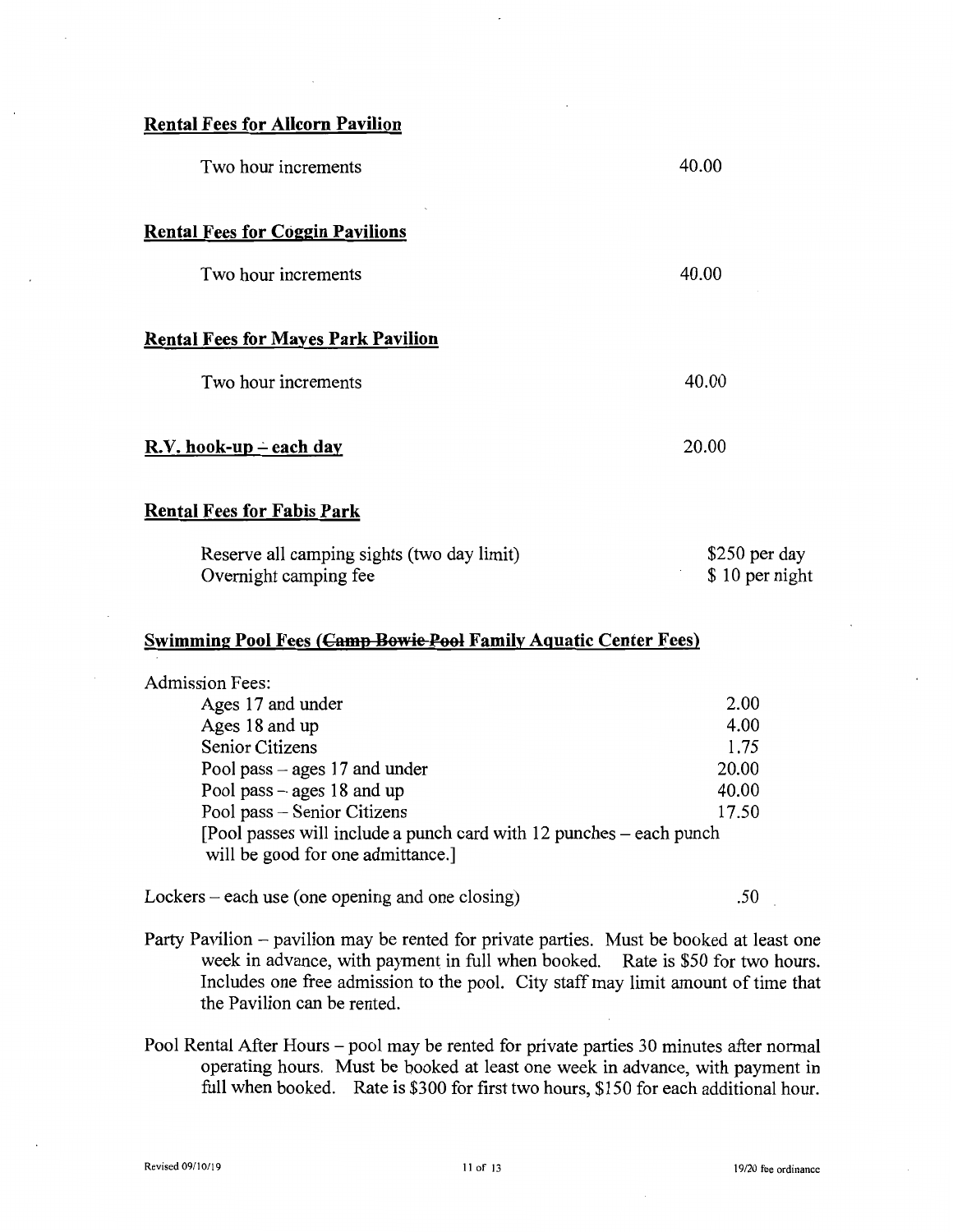Two hour minimum, hourly increments only. Refundable \$100 deposit required, to be refunded if clean-up or repair by City staff is not required. City staff may limit amount of time that the pool can be rented.

These rates may be adjusted by the City Manager for special events. Any adjustments will be posted in writing at the Camp Bowie Pool.

#### **Camp Bowie Sports Complex & Brownwood Soccer Complex**

Electricity charge for use of lights 20.00 per hour per field These rates may be adjusted by the City Manager for special events. Tournaments-clean-up deposit (including restrooms) 100.00 per field (refundable)

### **Rental Fees for Hangars, Parking and Airplane Tie-downs**

| T-Hangars:                                                             |        |  |
|------------------------------------------------------------------------|--------|--|
| Hangar A                                                               | 155.00 |  |
| Hangar E                                                               | 125.00 |  |
| Hangar F                                                               | 155.00 |  |
| Hangar G (small)                                                       | 155.00 |  |
| Hangar G (large)                                                       | 220.00 |  |
| Hangar G (executive)                                                   | 330.00 |  |
| T-Shed                                                                 | 77.00  |  |
| Hangar $C -$ Twin Plane                                                | 155.00 |  |
| Hangar $C -$ Single Engine Plane                                       | 135.00 |  |
| Hangar D                                                               | 200.00 |  |
| Tie Down                                                               | 30.00  |  |
| Office Rental in Hangar C (Deposit)                                    | 330.00 |  |
| Office Rental in Hangar C (Monthly Rental)                             | 330.00 |  |
| Hangar $C$ – Event Rental (day)                                        | 400.00 |  |
| Conference Room \$35 \$40 for 4 hours and prorated for additional time |        |  |

#### **Other Fees**

Returned Financial Instrument Fee (check, draft or credit card) 35.00

**SECTION II.** All Ordinances, parts of ordinances, or resolutions in conflict herewith are expressly repealed.